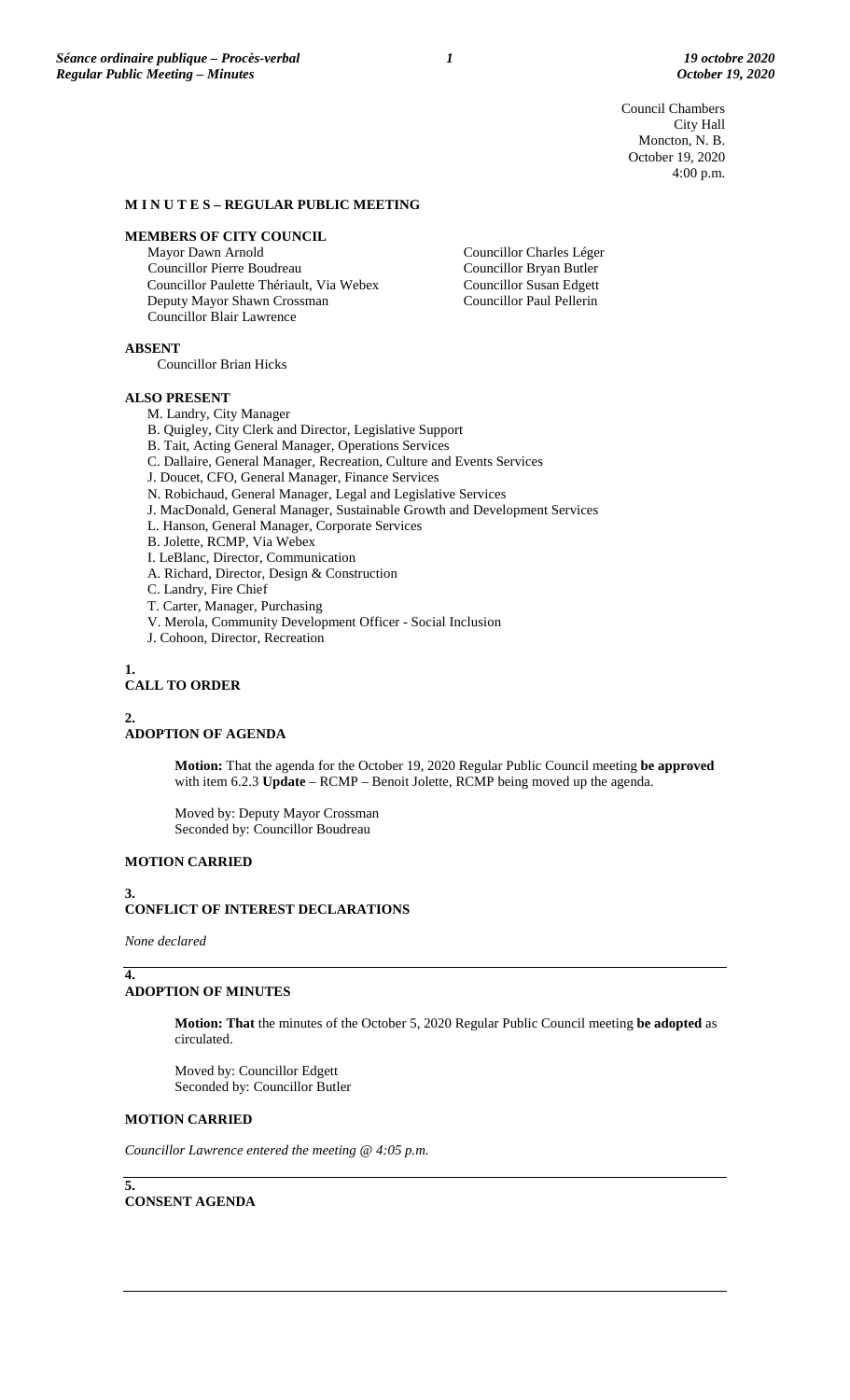# **PUBLIC AND ADMINISTRATION PRESENTATIONS**

# **6.1 PUBLIC PRESENTATIONS**

5 minutes

**6.**

6.1.1 **Report** – Rising Tide Community Initiative Inc. – Dale Hicks and Debbie McInnis

Mr. Hicks advised Council that this project was presented 19 months ago to Governments.

The vision of Rising Tide is every individual and family in Moncton who needs affordable housing will have access to a permanent home, within a vibrant community, with the support they need to succeed.

The goal for Rising Tide is that by 2023, we will have created permanent housing for 125 people, with up to 7 community case managers.

- $\circ$  Year 1: 25 units<br> $\circ$  Year 2: 50 units
- o Year 2: 50 units
- Year 3: 50 units
- o Case Managers funded annually at a ratio of 1:15

The outcome of the project would be:

- o Permanent Affordable housing based on need
- Focus is on increased supports rather than security
- o System pressures relieved
- Prevention services are available

Mr. Hicks and Ms. McInnis responded to questions from Council. It was noted that Rising Tide is of the opinion that if the City of Moncton provides funding for this initiative both other levels of Government will be on board. Mr. Hicks reminded Council that it is often heard either in committees or Council that there is a need for affordable housing in the Moncton area.

Councillor Lawrence requested that the Rising Tide business plan be recirculated to Council as part of the CRF for the November 2, 2020.

A suggestion was proposed to Rising Tide to set up a Foundation, such as the hospitals.

# 6.2.3 **Update** – RCMP – Benoit Jolette, RCMP

Inspector Jolette provided an overview of the statistics for September 2020. These can be found on the Codiac RCMP.

# **Other Presentation/Autres présentations**

2 minutes

#### **Presentation** – CUPE – Keith Hatto & Jason Horsman

Mr. Hatto came to the Council for the  $4<sup>th</sup>$  time to discuss sanitation in the City. The Union feels that they have not been consulted on the sanitation services within the City. The Union felt that they have always performed a good service and could be done more economical than a contractor.

In response to a question from Councillor Pellerin, Mr. Hatto reiterated that the Union has not been consulted.

# **6.2 ADMINISTRATION PRESENTATIONS**

15 minutes

6.2.1 **Presentation** – Université de Moncton – Éric Larocque & Denis Prud'homme Mr. Prud'homme provided Council with an update on the Université de Moncton. Currently the university employs 72 professors, 8 facilities, 7 different schools, 2 deanships, 33 research centers. The university's student population, both in person and on-line courses, stands at approximately 4,000 and has alumni of over 50,000.

He provided a breakdown of the where the \$2.5M in grants provided by the City of Moncton to the university is spent.

Mr. Prud'homme indicated that the University could play an important role in the Rising Tide initiative as many students who are studying in programs that could be useful to the initiative.

- 6.2.2 **Update** Covid-19 (Coronavirus) Marc Landry, City Manager; Conrad Landry, Fire Chief Mr. Landry indicated that the City of Moncton should be returning to the Yellow phase on Thursday, October 22, 2020. Chief Landry indicated that even if we return to the Yellow phase, mandatory masks indoors will still be in effect.
- 6.2.3 **Update** RCMP Benoit Jolette, RCMP *Dealt with earlier in the meeting*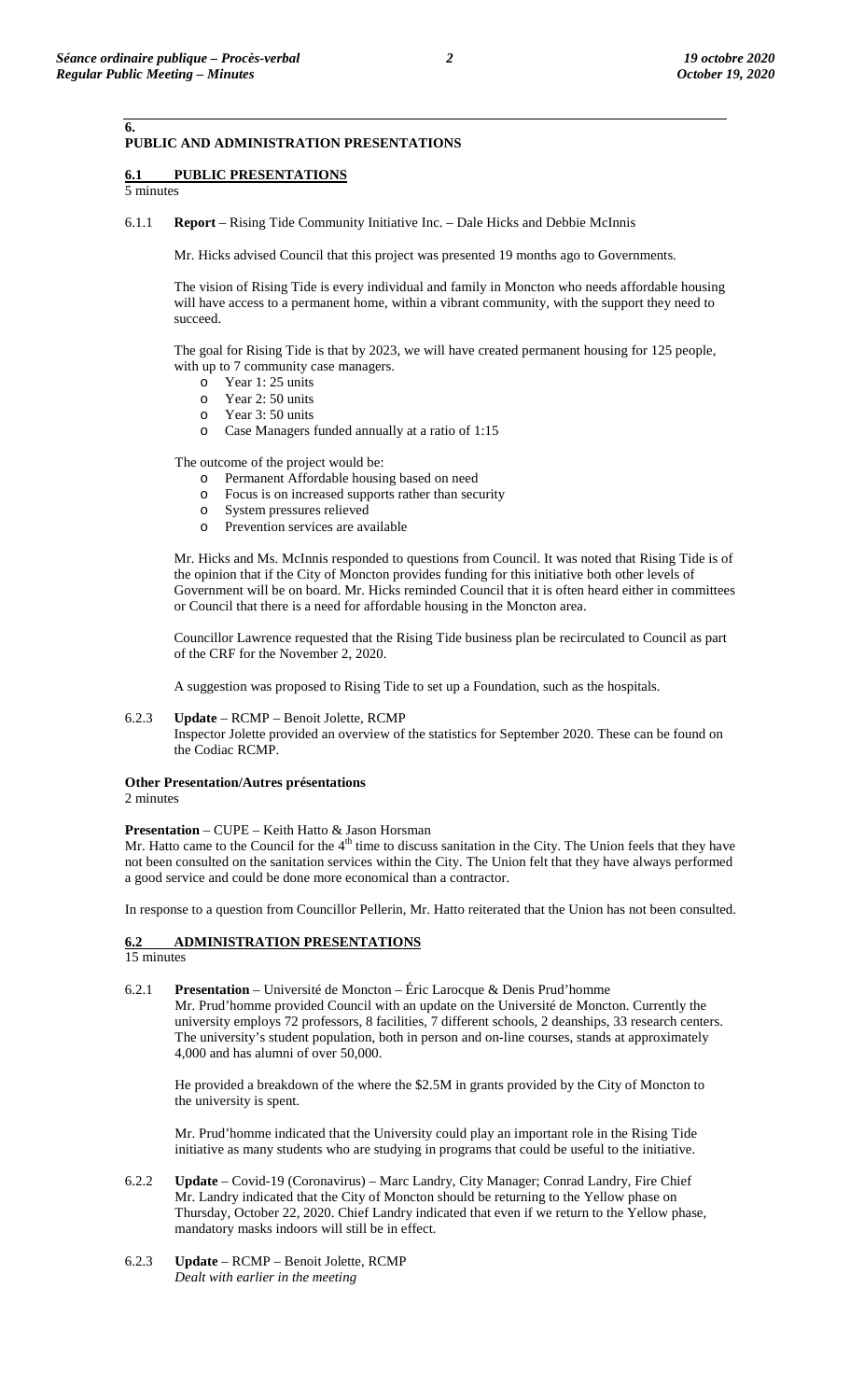# **PLANNING MATTERS**

# **8. 9.**

**7.**

**STATEMENTS BY MEMBERS OF COUNCIL/ EXPOSÉS DES MEMBRES DU CONSEIL**

#### **REPORTS AND RECOMMENDATIONS FROM COMMITTEES AND PRIVATE MEETINGS**

9.1 **Recommendation(s)** – Private Session – October 13, 2020

**Motion: That** Moncton City Council direct administration to implement increased Codiac Transpo service to 70% for the remainder of 2020 due to COVID-19 impacts. This will enable the provision of more trips provided on core transit routes. Corresponding workforce adjustments will be implemented in order to maintain year-end Codiac Transpo financial projections. Administration is further directed to include this service delivery option in the 2021 Codiac Transpo operating budget submission.

Moved by: Councillor Boudreau Seconded by: Councillor Lawrence

Mr. MacDonald provided an overview of Codiac Transpo's proposed direction for services. Currently the service is leaving 18-20 persons per day at stops due to the limitation of capacity within a bus. Ridership has increased since the beginning of the pandemic, in particular since retail and many businesses have resumed.

In response to a question from Councillor Pellerin, Mr. MacDonald indicated that with the increase of service will result in 11 casual positions being laid off. Mr. MacDonald indicated that currently staff at Codiac Transpo are working 30 hours per week and being paid 40 hours. Mr. Landry reiterated that the employees being laid off are casuals. Councillor Pellerin will only support the motion if it is divided.

Motion: That the motion be divided.

Moved by: Councillor Pellerin Seconded by: Councillor Butler

# **MOTION FAILED**

*Nay: Councillor Edgett Councillor Butler Deputy Mayor Crossman Councillor Lawrence Councillor Léger Councillor Boudreau Councillor Thériault Mayor Arnold*

# **ORIGINAL MOTION CARRIED**

*Nay: Councillor Pellerin*

*Councillor Edgett left the meeting*

**Motion: That** Moncton City Council approve to extend the current terms and budget related to the Service Level Agreement with 3+ for 2021 based on defined areas of focus, municipal ex-officio representation on the Board and that recommendations for a future Service Level Agreement beyond 2021 are considered by June 30, 2021 and that the Mayor and City Clerk be authorized to sign required documents and affix the Corporate Seal of the City of Moncton thereto.

Moved by: Councillor Lawrence Seconded by: Councillor Butler

# **MOTION CARRIED**

*Councillor Edgett returned to the meeting*

**Motion: That** Moncton City Council approve:

- 1. the deferral of the loan payment for 2020 for Curl Moncton and that the loan balance carries forward to future years, and that the Mayor and City Clerk be authorized to execute all necessary documents and to affix the Corporate Seal thereto.
- 2. the deferral of the 2020 Sponsorship Agreement payment for the Moncton Wildcats of \$50,000 in 2020, and approve amending the Sponsorship Agreement to add an additional year to the term of the agreement where the deferred amount of \$50,000 will get paid in year 2039,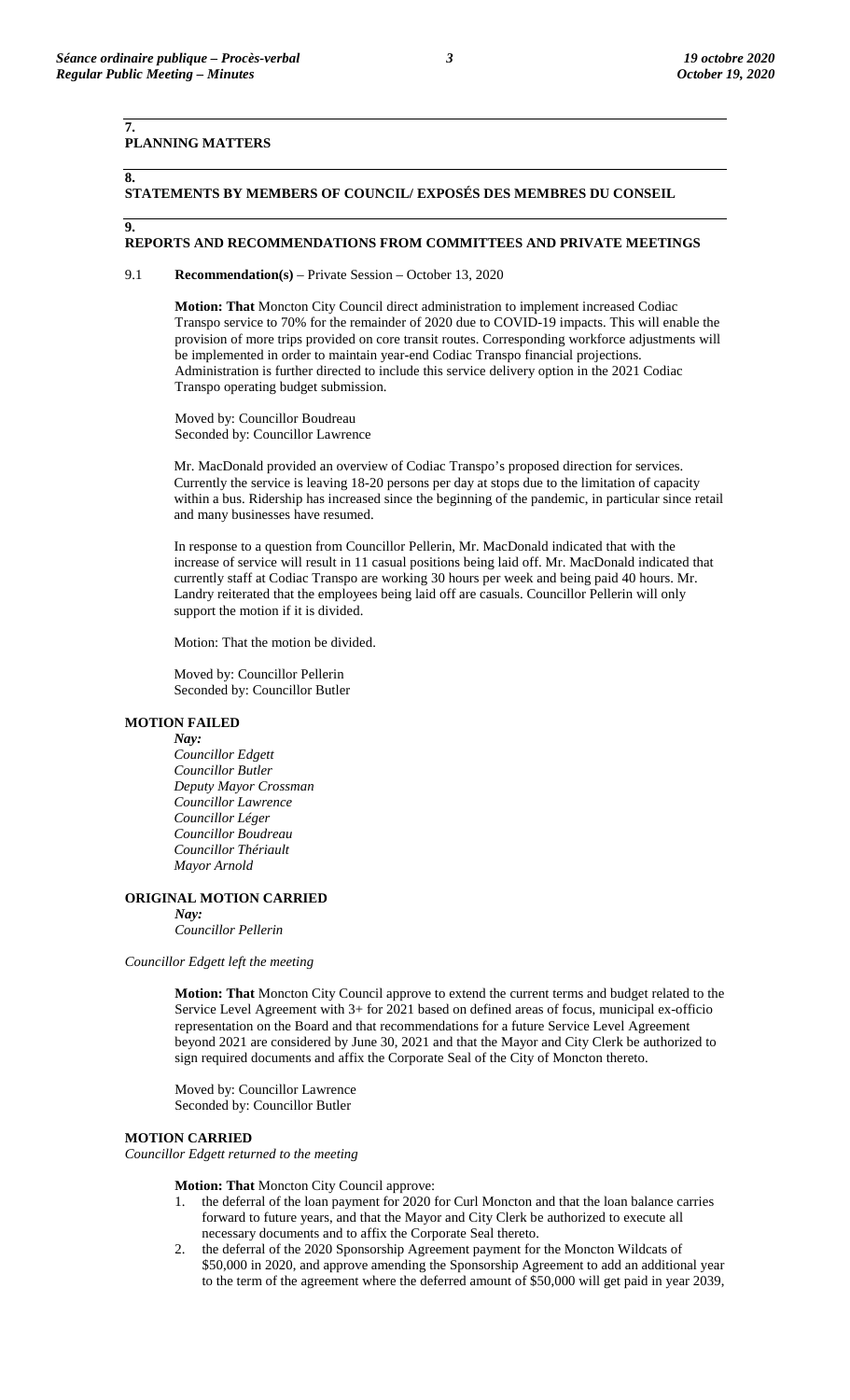and that the Mayor and City Clerk be authorized to execute all necessary documents and to affix the Corporate Seal thereto.

3. additional relief to the existing market vendors of the Marché Moncton Market in the form of one free week per month for the months of November and December 2020 to a maximum of \$4,950.

Moved by: Councillor Léger Seconded by: Councillor Lawrence

# **MOTION CARRIED**

**Motion: That** Moncton City Council authorize Administration to prepare Purchase and Sale Agreements with the following owners to purchase their respective properties as described hereafter: Scott Morton and Myriam Cyr to purchase PID00799502, located on Frontenac Street, Moncton, New Brunswick; Jean-Marc LeBlanc to purchase PID00799601, located on Frontenac Street, Moncton, New Brunswick; Donald Kerns to purchase PID00980318, located on Frontenac Street, Moncton, New Brunswick; and Phillippe J. Cormier and Ann Y. Cormier to purchase PID00799080 ; and that the Mayor and City Clerk be authorized to execute all documents necessary to complete the purchase transactions and to affix the corporate seal of the City of Moncton thereto.

Moved by: Councillor Boudreau Seconded by: Councillor Thériault

# **MOTION CARRIED**

**10.**

# **REPORTS FROM ADMINISTRATION**

# 10.1 **Tender TCS20-080** – Residential Waste Collection Services

Mr. Tait provided an overview of the current situation of residential waste collection services in the city.

- City of Moncton has 7 collection zones
- 1 zone is being collected by City of Moncton\*
- 6 zones are being collected by a Contractor. Contract expires December 31, 2020.
- Level of service continues to be maintained with contract.

#### **Additional information:**

- Remaining sanitation employees (2) will transition to other positions
- 8 CUPE casual positions have been converted to full-time.

# **Sanitation Costs:**

- 2021 budget cost currently included in Level 1 Budget = \$1,493,869
- Analysis does not include bulk waste collection and dumping fees. No cost impacts to either activity.

#### **Cost comparison:**

| <b>Method of</b><br>collection                         | <b>Annual cost</b><br>per<br>household<br>(23, 668) | <b>Annual cost</b> | 2021 Budget<br><b>Increase</b> | <b>Tax rate</b><br>implication |
|--------------------------------------------------------|-----------------------------------------------------|--------------------|--------------------------------|--------------------------------|
| Manual collection<br>by Contractor                     | \$78.09                                             | \$1,848,219        | \$354,350                      | $0.4$ cents                    |
| Manual collection<br>by City                           | \$113.77                                            | \$2,692,693        | \$1,198,825                    | 1.5 cents                      |
| Automated<br>collection by<br>Contractor               | \$126.48                                            | \$2,993,546        | \$1,499,677                    | 1.9 cents                      |
| Automated<br>collection<br>by City<br>(mechanical arm) | \$126.73                                            | \$2,999,549        | \$1,505,680                    | 1.9 cents                      |

#### **Motion :**

- 1. That Moncton City Council award Tender #TCS20-080 Residential Waste Collection Services on the basis of the lowest cost option (Pricing Option B), as tendered by Miller Waste Systems Inc. at a Total Tendered Price \$6,241,677.62; and
- 2. That a Legal Agreement be prepared for signature by the Mayor and City Clerk, with the Corporate Seal of the City of Moncton affixed thereto.
- 3. That Administration be directed to work with Eco360 and other municipalities on potential regional changes and options related to waste collection in the future.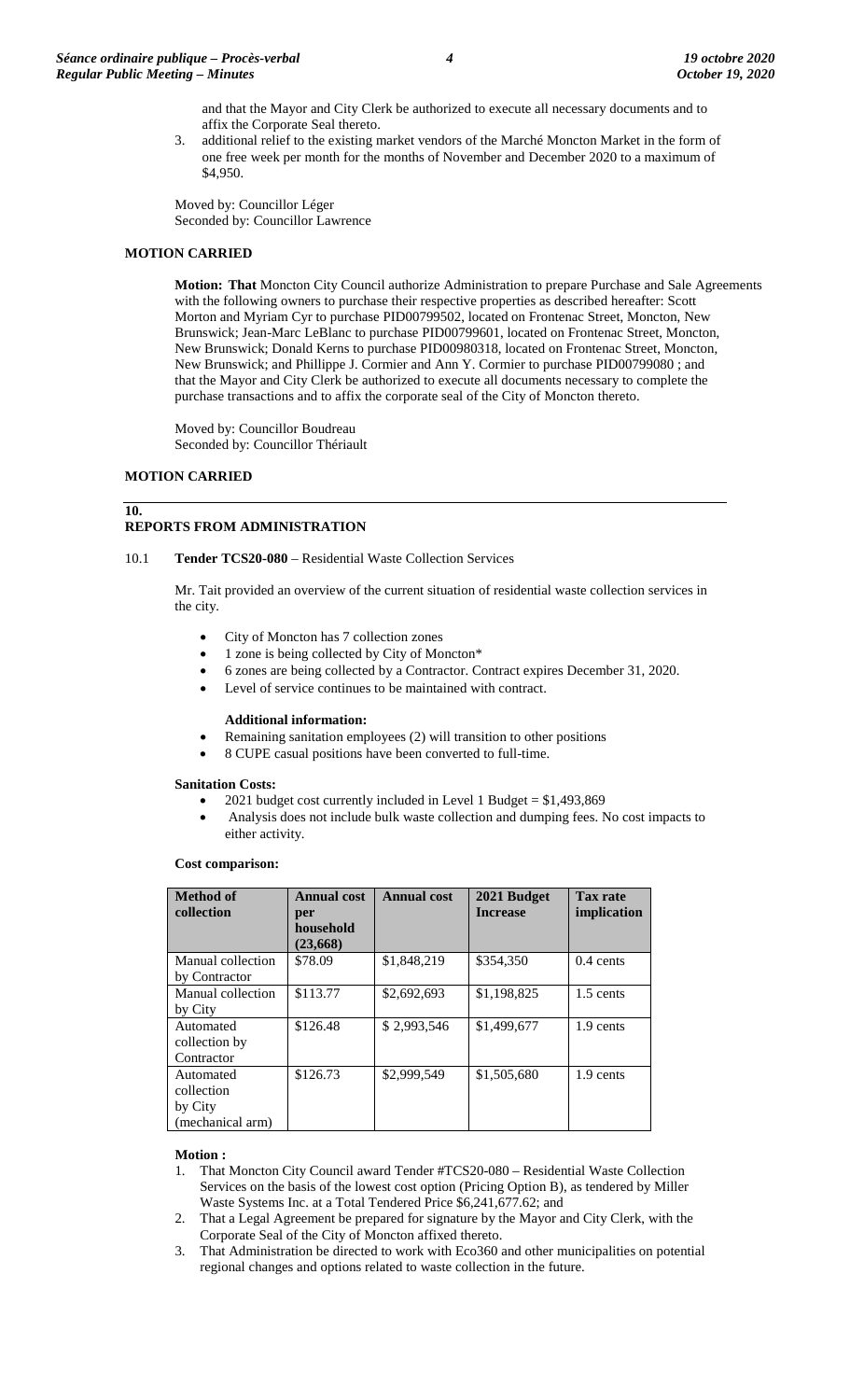Moved by: Councillor Edgett Seconded by: Councillor Lawrence

Administration responded to questions from Council.

In response to a question from Councillor Léger, Mr. Tait indicated that the terms and conditions (as well as penalties) will be included within the contract.

# **MOTION CARRIED**

*Nay: Councillor Butler Councillor Crossman Councillor Pellerin*

10.2 **Proposal RFP19-132** – Supply and Implementation of General Admissions System

**Motion: That** Moncton City Council approve Administration's recommendation to award Request for Proposal #RFP19-132 for the Supply and Implementation of a General Admissions System to the highest-scoring Proponent, being Red61 Ltd., in accordance with the Vendor's proposed fee schedule, for a five (5) year term with options to extend the agreement for up to two (2) additional 12-month periods, if it is in the City's best interests to do so.

It is also recommended that a Software License and Support agreement between the City of Moncton and Red61 Ltd. be negotiated, and that the Mayor and City Clerk be authorized to sign said agreement and affix the Corporate Seal of the City of Moncton thereto.

Moved by: Councillor Lawrence Seconded by: Councillor Léger

Councillor Léger suggested that in future a link be attached to the Council Report Form to the vendor site.

# **MOTION CARRIED**

#### **11.**

#### **READING OF BY-LAWS**

*Pursuant to Section 15.3(a) ii (A&B) of the Local Governance Act the following by-laws were posted on the City of Moncton Internet site for the required time period specified in the Act. The by-laws receive second and third readings by title only.*

11.1 **By-Law** in Amendment of a By-law Relating to the Use of Streets in the City of Moncton, being By-Law T-410.9 – *Second and Third Readings*

**Motion:** I would move that 2<sup>nd</sup> Reading be given to By-Law T-410.9

Moved by: Councillor Léger Seconded by: Councillor Edgett

# **MOTION CARRIED**

*The Clerk gave 2nd reading to the By-Law T-410.9*

**Motion: That** 3<sup>rd</sup> reading be given and that By-law T-410.9 be Ordained and Passed and the Mayor and City Clerk be authorized to sign same and affix the Corporate Seal of the City of Moncton thereto.

Moved by: Councillor Léger Seconded by: Councillor Edgett

#### **MOTION CARRIED**

*The Clerk gave 3rd reading to the By-Law T-410.9*

# **NOTICES MOTIONS AND RESOLUTIONS**

#### **13.**

**12.**

# **APPOINTMENTS TO COMMITTEES**

**Motion: That** the following appointments be approved

# **Moncton Industrial Development**

• Councillor Susan Edgett

# **Downtown Moncton Centre-ville Inc.**